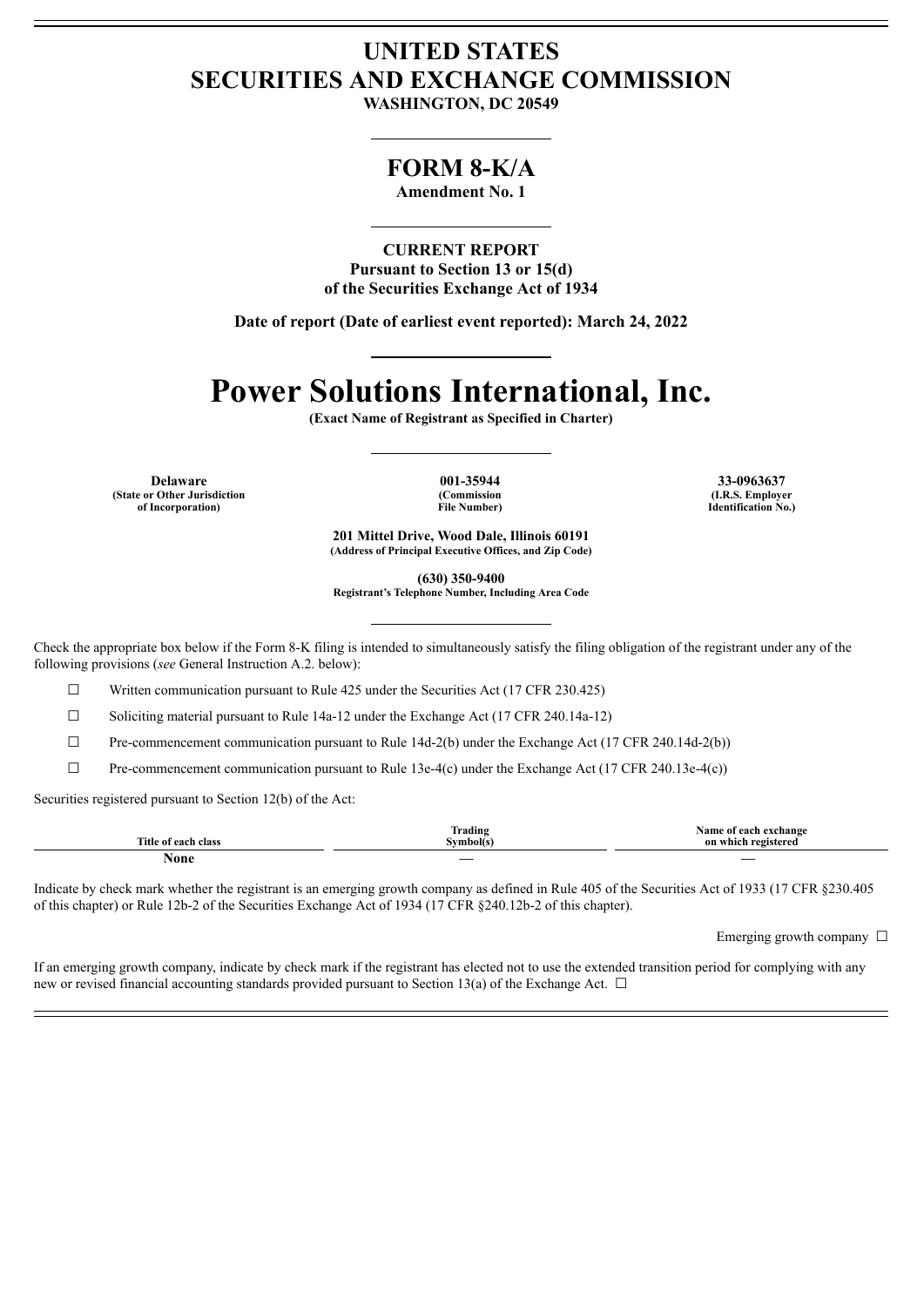#### **EXPLANATORY NOTE**

On March 30, 2022, Power Solutions International, Inc. (the "Company") filed with the Securities and Exchange Commission (the "SEC") its original Current Report on Form 8-K (the "Original Form 8-K") to report, among other things, the appointment of Matthew Thomas as Interim Chief Financial Officer ("Interim CFO") of the Company. As contemplated in the Original Form 8-K, this Form 8-K/A amends the Original Form 8-K to summarize the additional compensation that Mr. Thomas will receive with his appointment to this new position that was not determined at the time of the filing of the Original Form 8-K.

#### Item 5.02. Departure of Directors or Certain Officers; Election of Directors; Appointment of Certain Officers; Compensatory **Arrangements of Certain Officers.**

On June 9, 2022, the Company entered into the Interim CFO Letter Agreement (the "Interim CFO Letter Agreement") with Matthew Thomas, which finalized the terms of his appointment to Interim CFO. The Interim CFO Letter Agreement provides for, in addition to his normal salary, Mr. Thomas will receive a lump sum bonus at the end of his service as Interim CFO, to be calculated in the amount of \$8,333 per month from April 3, 2022 until such time as a successor CFO is appointed by the Board of Directors (the "Term"). Additionally, subject to the approval of the Compensation Committee of the Board of Directors and approval by the Company's stockholders of the 2012 Incentive Compensation Plan, as amended and restated (the "Stock Plan"), he shall be eligible to receive an award of 2,000 Stock Appreciation Rights ("SARs") with a vesting period of one year from the grant date after the end of the Term, subject to his continued service with the Company through the vesting date (the "SARs Award").

The foregoing description of the Interim CFO Letter Agreement is qualified in its entirety by the full text of the Interim CFO Letter Agreement, which is attached hereto as Exhibit 10.1 and incorporated by reference herein.

#### **Caution Regarding Forward-Looking Statements**

This Form 8-K contains forward-looking statements regarding the current expectations of the Company about its prospects and opportunities. These forward-looking statements are entitled to the safe-harbor provisions of Section 21E of the Securities Exchange Act of 1934. The Company has tried to identify these forward-looking statements by using words such as "anticipate," "believe," "budgeted," "contemplate," "estimate," "expect," "forecast," "guidance," "may," "outlook," "plan," "projection," "should," "target," "will," "would," or similar expressions, but these words are not the exclusive means for identifying such statements. These statements are subject to a number of risks, uncertainties, and assumptions that may cause actual results, performance or achievements to be materially different from those expressed in, or implied by, such statements.

The Company cautions that the risks, uncertainties and other factors that could cause its actual results to differ materially from those expressed in, or implied by, the forward-looking statements, include, without limitation: the impact of the ongoing COVID-19 pandemic could have on the Company's business and financial results; the Company's ability to continue as a going concern; the Company's ability to raise additional capital when needed and its liquidity; uncertainties around the Company's ability to meet funding conditions under its financing arrangements and access to capital thereunder; the potential acceleration of the maturity at any time of the loans under the Company's uncommitted senior secured revolving credit facility through the exercise by Standard Chartered Bank of its demand right; the timing of completion of steps to address, and the inability to address and remedy, material weaknesses; the identification of additional material weaknesses or significant deficiencies; risks related to complying with the terms and conditions of the settlements with the SEC and the United States Attorney's Office for the Northern District of Illinois (the "USAO"); variances in non-recurring expenses; risks relating to the substantial costs and diversion of personnel's attention and resources deployed to address the internal control matters; the Company's obligations to indemnify past and present directors and officers and certain current and former employees with respect to the investigations conducted by the SEC, which will be funded by the Company with its existing cash resources due to the exhaustion of its historical primary directors' and officers' insurance coverage; the ability of the Company to accurately forecast sales, and the extent to which sales result in recorded revenues; changes in customer demand for the Company's products; volatility in oil and gas prices; the impact of U.S. tariffs on imports from China on the Company's supply chain; impact on the global economy of the war in Ukraine; the impact of supply chain interruptions and raw material shortages; the potential impact of higher warranty costs and the Company's ability to mitigate such costs; any delays and challenges in recruiting and retaining key employees consistent with the Company's plans; any negative impacts from delisting of the Company's common stock par value \$0.001 from the NASDAQ Stock Market and any delays and challenges in obtaining a re-listing on a stock exchange; and the risks and uncertainties described in reports filed by the Company with the SEC, including without limitation its Annual Report on Form 10-K for the fiscal year ended December 31, 2021 and the Company's subsequent filings with the SEC.

The Company's forward-looking statements are presented as of the date hereof. Except as required by law, the Company expressly disclaims any intention or obligation to revise or update any forward-looking statements, whether as a result of new information, future events or otherwise.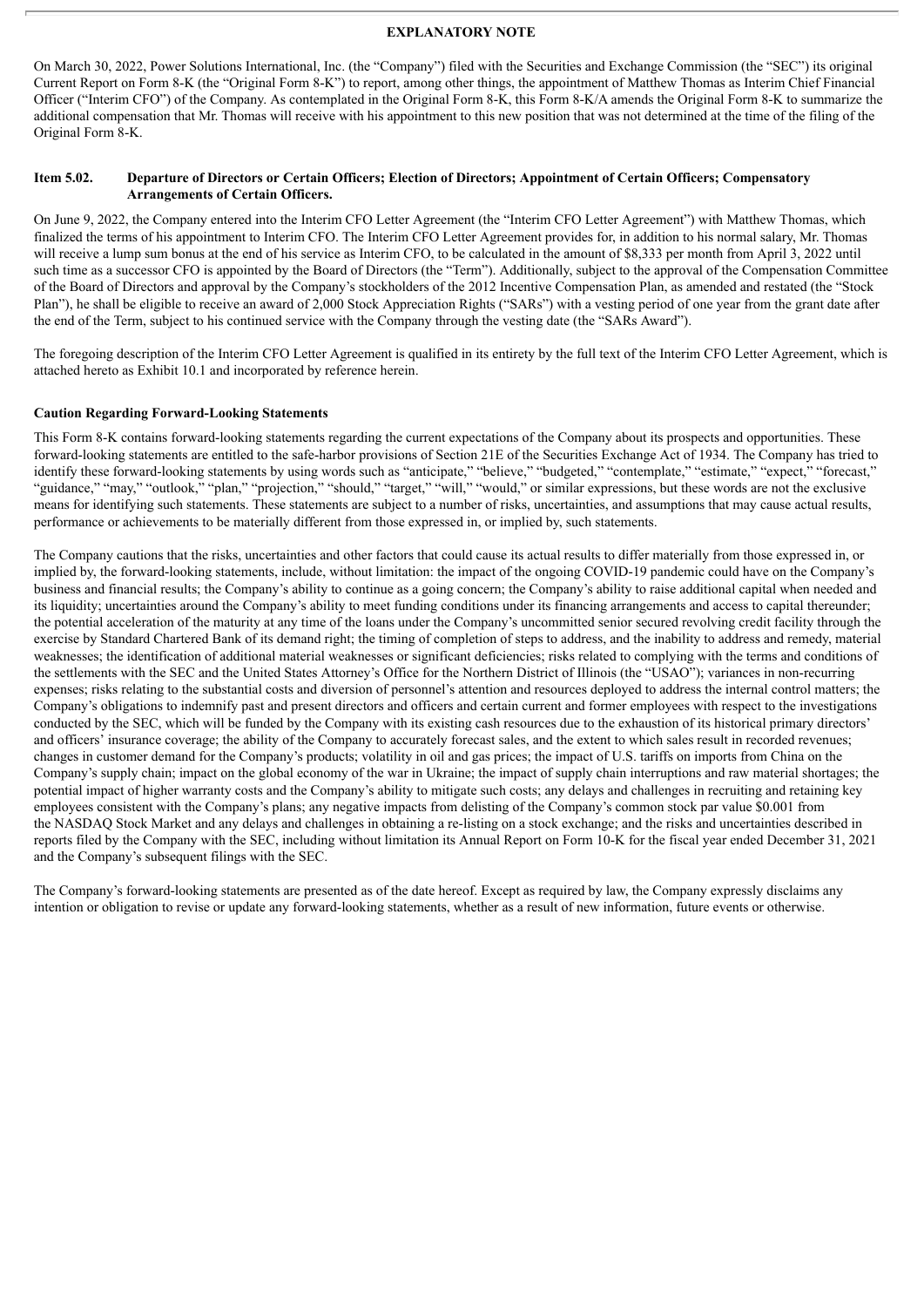#### **Item 9.01 Financial Statements and Exhibits.**

(d) Exhibits

| Exhibit<br>No. | <b>Description</b>                                                                       |
|----------------|------------------------------------------------------------------------------------------|
| 10.1           | Interim CFO Letter Agreement, dated June 9, 2022, between the Company and Matthew Thomas |
| 104            | Cover Page Interactive Data File (embedded within the Inline XBRL document).             |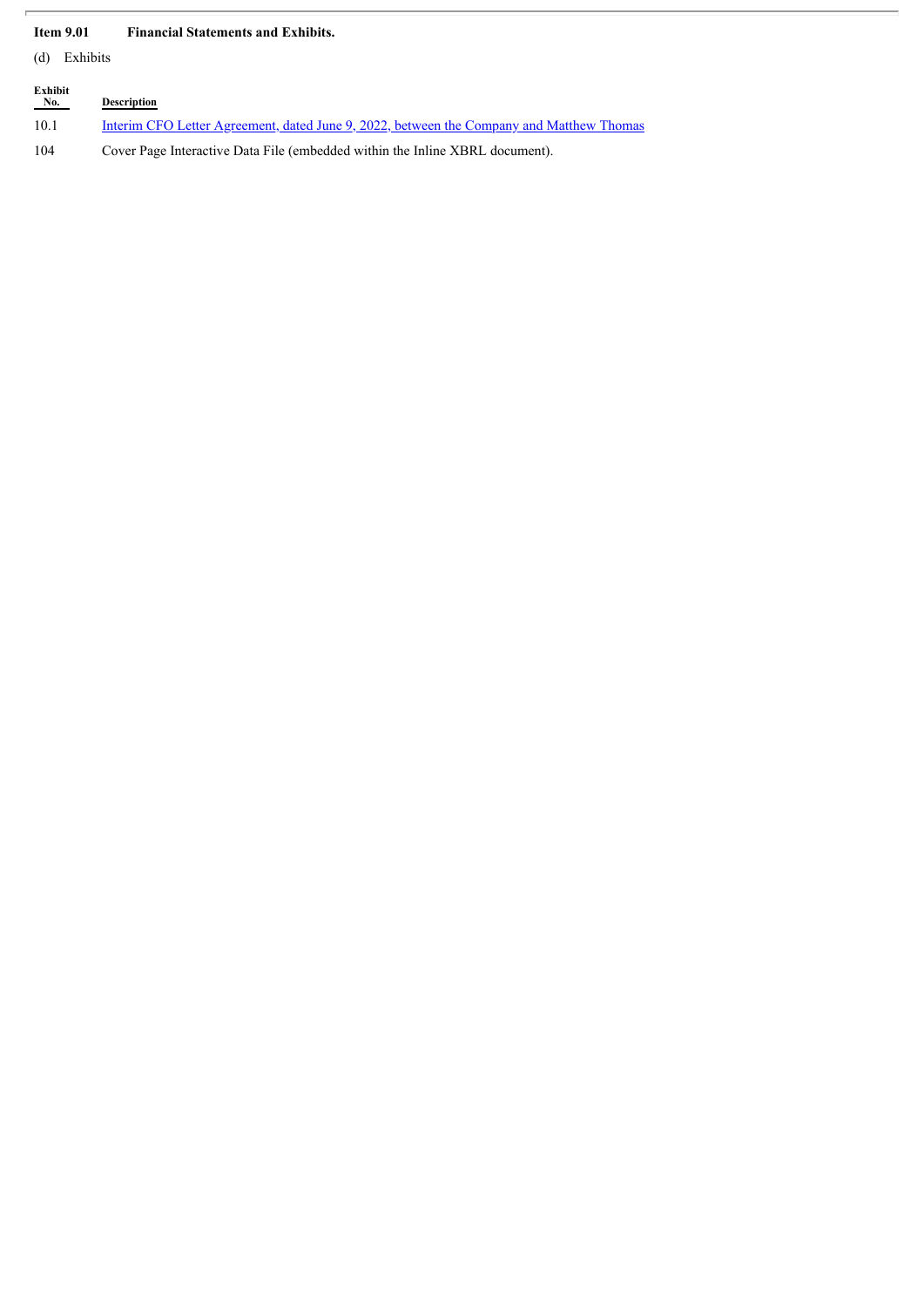**SIGNATURE**

Pursuant to the requirements of the Securities Exchange Act of 1934, as amended, the registrant has duly caused this report to be signed on its behalf by the undersigned, hereunto duly authorized.

#### **Power Solutions International, Inc.**

Name: June Gu<br>Title: Interim ( Interim General Counsel

Dated: June 15, 2022 By: /s/ June Gu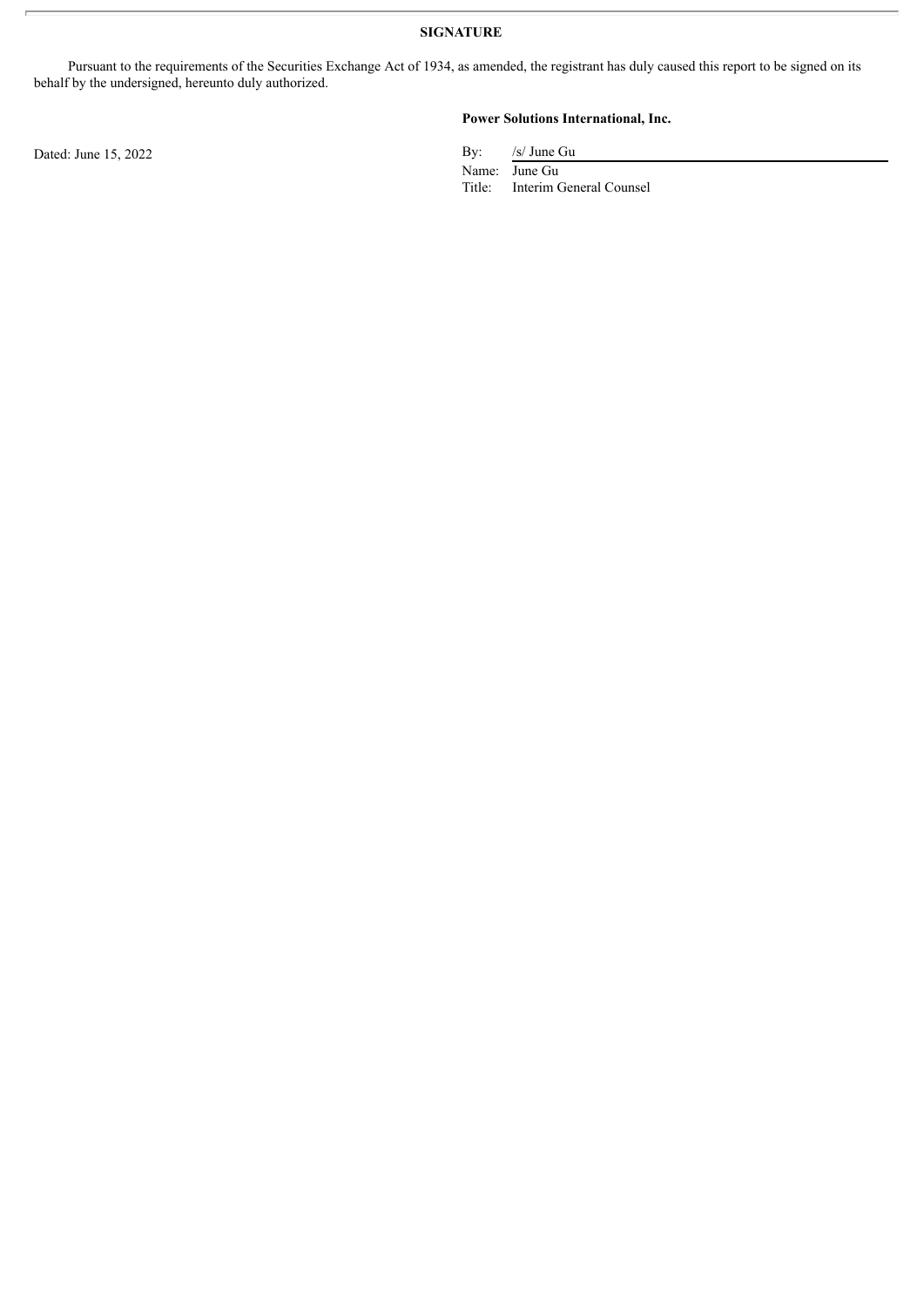<span id="page-4-0"></span>

June 7, 2022

Matthew Thomas XXXXX XXXXX

#### Re: Interim CFO Letter Agreement

Dear Matt:

This letter agreement ("Agreement) sets forth the terms and conditions of your appointment as Interim Chief Financial Officer ("CFO") of Power Solutions International, Inc. ("PSI" or the "Company") reporting to the Chief Executive Officer ("CEO") of PSI. The terms of this Agreement are in addition to the terms and conditions of your employment with PSI as Controller which shall remain in full force and effect and continue to govern your employment with the Company. The terms of this Agreement for your appointment to Interim CFO are stated below and once accepted by both parties shall be binding on you and the Company.

- Start date and term: You assumed the role of Interim CFO on April 3, 2022 ("Effective Date") and will act as Interim CFO until such time as a successor CFO is appointed by the Board of Directors (hereinafter the "Term"). Notwithstanding the foregoing, your role as Interim CFO is an "at will" position, which can be terminated at any time by the Board of Directors.
- Duties: During the Term, you will serve as the Company's Interim CFO, with overall responsibility for the day-to-day operations, business and affairs of the financial department and internal controls and such other duties as are normally commensurate with executive's position in the industry of the Company or as otherwise directed by the CEO.
- Compensation: During the Term, you will be paid as a bonus, in addition to your normal salary, \$8,333.00 per month calculated at the end of the Term (the "Bonus Payment").
- Subject to the approval of the Compensation Committee of the Board of Directors and approval by the Company's stockholders of the 2012 Incentive Compensation Plan, as amended and restated (the "Stock Plan"), you shall be eligible to receive an award of 2,000 Stock Appreciation Rights ("SARs") with a vesting period of one year from the grant date after the end of the Term, subject to your continued service with the Company through the vesting date (the "SARs Award"). The terms and conditions of the SARs Award will be detailed in a separately entered stock award agreement. The SARs Award shall be subject to the terms and conditions of the Stock Plan, when in effect, and legend restrictions as agreed by the Compensation Committee.

201 Mittel Drive, Wood Dale, IL 60191 1.630.350.9400 (Main) – 1.630.350.9900 (Fax) - www.psiengines.com